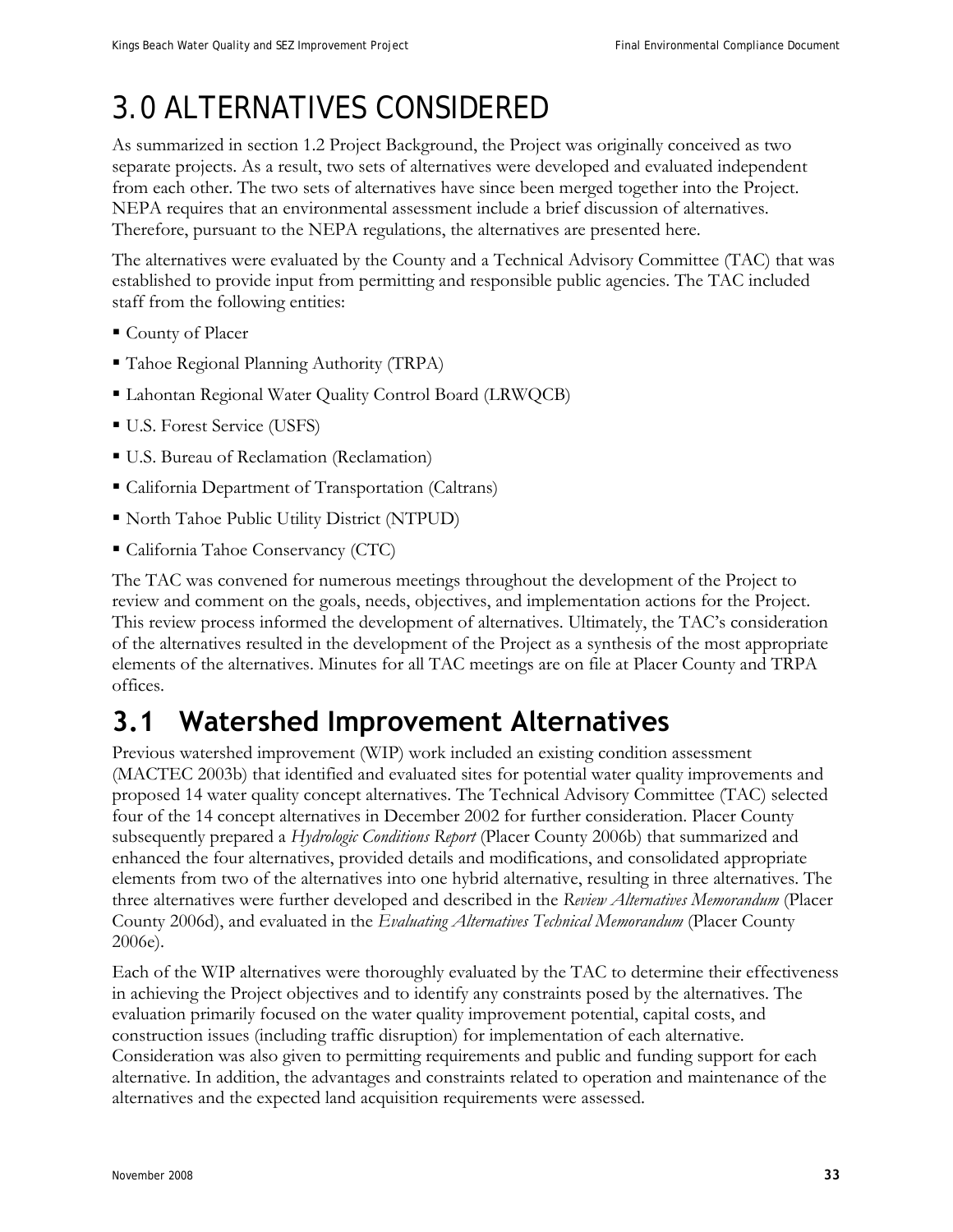### **3.1.1 Summary of the WIP Alternatives**

The WIP alternatives consisted of three different approaches based on land area. These three approaches for addressing urban runoff and water quality became the basis of the more fully developed alternatives summarized below. The alternatives were described in detail and evaluated in a memorandum prepared by Placer County and reviewed by the TAC in the *Evaluating Alternatives Technical Memorandum* (Placer County 2006e), incorporated herein by reference. Please refer to that document for more detailed information, including maps. All potential environmental effects of each alternative were assessed for each issue area evaluated in Section 4.0. The results of the assessment are presented in the following sections.

### **WIP Alternative A: Localized Approach**

Alternative A was a localized approach to runoff treatment. The localized approach would collect and treat urban runoff from areas smaller than the sub-watersheds (shown in Figure 3); these areas would each be approximately the size of a street block. Alternative A would primarily use settling basins and sediment traps to treat runoff. The approach of this alternative was to reduce the runoff volume and peak flow at State Route 28 by storing runoff at numerous locations throughout the watershed, and promoting infiltration through a series of vegetated swales, infiltration galleries, and detention basins.

Alternative A would not present any substantial construction issues. No large features (e.g. large detention basins) were proposed. Construction activities would primarily involve conventional excavation techniques and would result in short-term air emissions from equipment and construction noise. These activities would include some grading and exposure of soil to erosion during the construction period. Alternative A would result in traffic disruptions during the construction period. The disruptions would be expected to last only one season. Traffic disruptions would be minimal and limited in extent due to the small isolated construction areas.

Alternative A would not require any new equipment purchases because this alternative would expand only on the size and number of existing facilities. Maintenance activities and costs would result from a need to clean the additional sediment traps/drop inlets and settling basins, as well as maintain any roadside ditches, storm drain pipes or curb-and-gutters. The Coon Street SEZ would require regular maintenance to avoid erosion or debris jams.

Alternative A would require the purchase of six private parcels, including a parcel owned by AT&T Corporation. About 100 feet of isolated easements for roadside channels, culvert inlet and outlets, and basins would also be necessary.

#### **WIP Alternative B: Basin-wide Approach**

Like Alternative A, Alternative B would use settling basins and sediment traps to slow and treat runoff, but Alternative B would collect runoff from each sub-watershed, directing the runoff to large treatment facilities located closer to the Commercial Core. In addition, selected areas would have storm drain pipes, curb-and-gutter, and infiltration areas to slow, treat, and redirect runoff and reduce pollutant loads to the lake. Forest and upgradient surface runoff would be redirected and treated in traditional sediment basins, then discharged directly to the lake, bypassing the Commercial Core. This approach would collect more runoff than Alternative A along the lower half of the Project area, reducing the volume of runoff and peak flow at State Route 28.

Excavations of roadside ditches would be required under this alternative, unlike Alternative A, and a pipeline to redirect forest runoff would also be needed.

Under Alternative B, construction would interfere with existing utilities and the need to cross the highway at several locations. Construction activities would also result in short-term air emissions, construction noise, and exposure of soils to erosion during construction. Known hazardous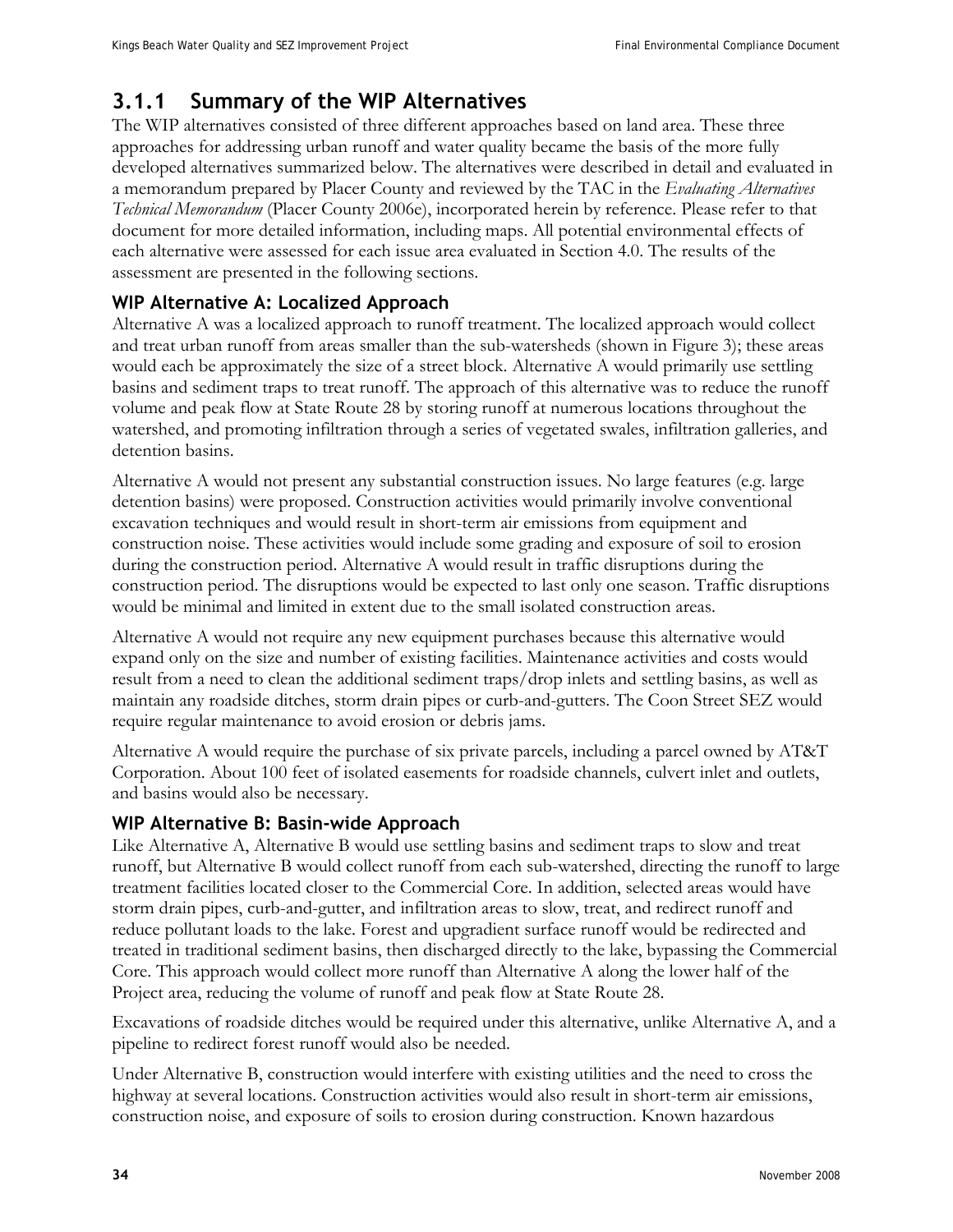materials sites (related to fuel storage leaks and reported spills) could impact the feasibility and costs of construction of proposed basins. Additionally, construction in these areas could result in exposure of workers and the environment to hazardous materials. Impacts to biological resources could include disturbance of spotted owl or northern goshawk nesting in the vicinity of the Project, disturbance of Tahoe yellow cress in the area of outfalls to the Lake, and increase in the potential for invasive weeds. Alternative B would require construction activities along several streets and rerouting of traffic through residential areas would be necessary. These impacts would be similar to those described for the Project in Section 3.0 of this environmental document. Construction could last three to four (3-4) construction seasons.

Alternative B would not require any new equipment purchases as this alternative would expand only on the size and number of existing facilities. Maintenance activities and costs would be higher compared to Alternative A due to the increased number and size of the facilities proposed. As with Alternative A, the Coon Street SEZ would require regular maintenance. Occasional maintenance on the forest runoff pipe and curb-and-gutter locations would also be required with this alternative.

Alternative B would require the same six parcels as Alternative A. Additionally, 200 feet of roadside easements would be required.

Alternative B would offer the best fine sediment reduction of the three alternatives.

### **WIP Alternative C: Regional Approach**

Alternative C would utilize a regional approach, and would be the most comprehensive at collecting and treating runoff. Runoff from the entire Project boundary (except Griff Creek) would be directed to several treatment facilities located south of the Commercial Core. Collected water would first be treated by sediment traps, then conveyed to settling basins, then to sand filters, followed by media filters before discharging to the lake. Each of the treatment features would slow runoff, and in the case of sediment traps and settling basins, promote infiltration.

Alternative C would have extensive curb-and-gutter and physical water treatment facilities. With this alternative, all sub-basin runoff would be directed to treatment facilities before discharging to the lake; however, due to the limited flow capacity of sand filters, during large storm events not all runoff would be treated and some overflow would be discharged to the lake without treatment.

Construction of Alternative C would interfere with existing utilities and the need to cross the highway at several locations. Construction of larger filtration units to treat the runoff would require relatively deep excavations. Under Alternative C, construction would take place over three to four construction seasons. Extensive road disruptions would occur due to placement of curb-and-gutter and storm drains.

Alternative C would have the highest number of sediment traps/drop inlets and settling basins within the Project area that would require regular maintenance and cleaning. The new curb-andgutter throughout the Project area would also need to be maintained in addition to the Coon Street SEZ. The media filters would need to be cleaned and maintained (or replaced), and the water used to clean the filters would need to be disposed.

The environmental impacts related to implementation for Alternative C would be similar to those described for the Project in Section 4.0 of this document. These impacts would include short-term construction noise, temporary air emissions, potential disruption of spotted owl and northern goshawk nesting, exposure of soil to erosion (and related water quality degradation), failure of unstable soils/sediments, exposure of workers and the environment to hazardous materials, and temporary disruption of traffic.

Alternative C would require the least amount of land to be purchased, as no parcels would be required with this alternative. Alternative C would require the purchase of 1,000 feet of easements in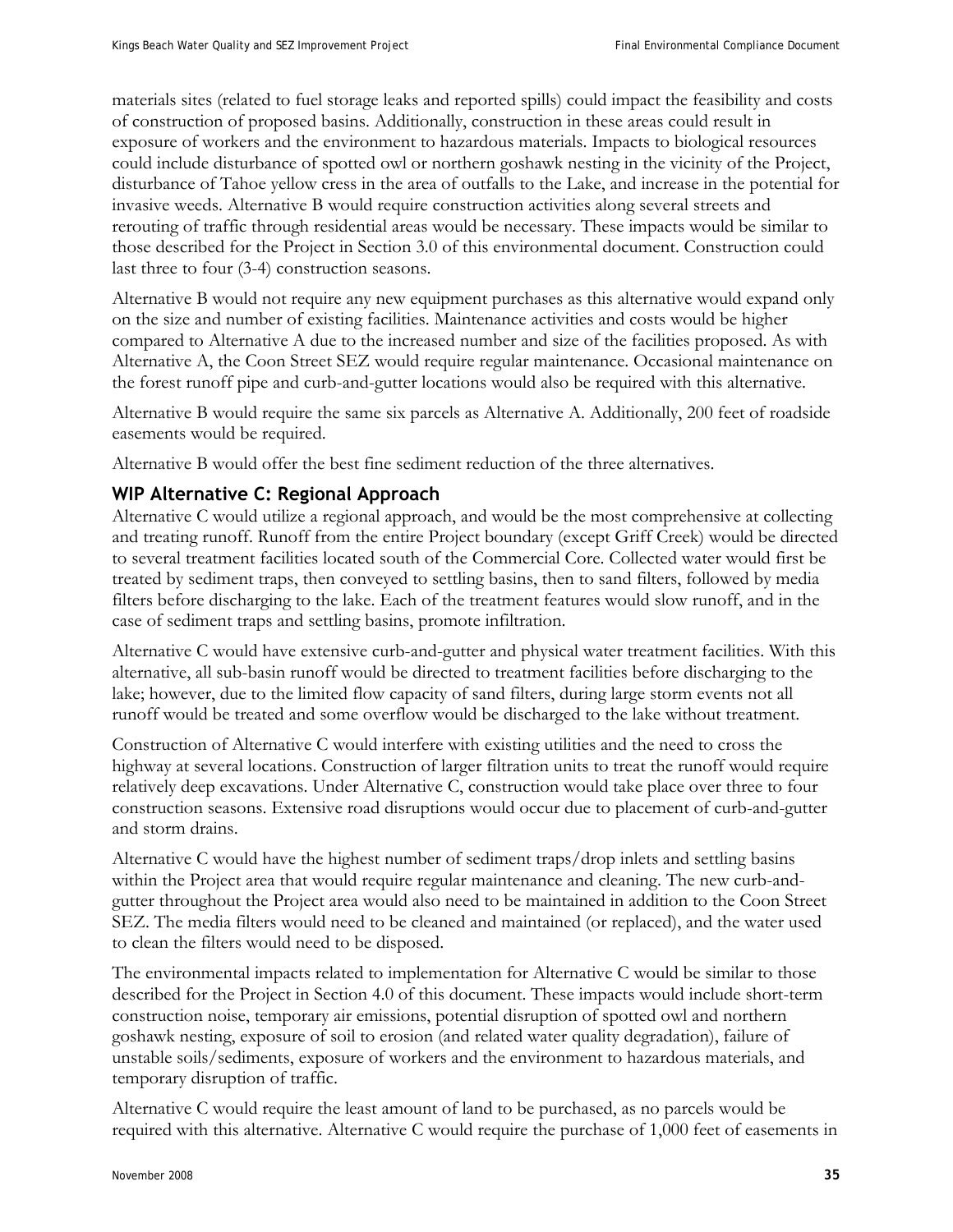the Project area to install curb-and-gutter. There would also be a possibility of unknown property concerns when installing storm drains and curb-and-gutter.

### **Summary of WIP Alternatives Evaluation**

The final rankings determined by the TAC evaluation of WIP alternatives indicated that Alternative A and B were similar under several of the evaluation criteria such as Operations and Maintenance and Land Acquisition. The evaluation indicated that the most significant differences were related to water quality benefits. The unit cost per water quality benefit also showed that while Alternative B was more expensive than Alternative A, the benefits for improvement in water quality were greater. The largest limitation to water quality improvement with Alternative C was that the filtration systems were limited by flow capacity.

| <b>Evaluation Criteria</b> | <b>Weighting Value</b> | <b>WIP Alternative A</b> | <b>WIP Alternative B</b> | <b>WIP Alternative C</b> |
|----------------------------|------------------------|--------------------------|--------------------------|--------------------------|
| Water Quality              | 40%                    |                          |                          |                          |
| Capital Cost               | 20%                    |                          |                          |                          |
| Feasibility                | 10%                    | 3.5                      | 3.0                      |                          |
| Operations and Maintenance | 20%                    |                          |                          |                          |
| Land Acquisition           | 10%                    |                          |                          |                          |
| <b>Final Rank</b>          |                        | 2.45                     | 3.0                      | 2.37                     |

**Table 4. Summary of Watershed Improvement Alternative Rankings** 

The recommended WIP alternative was Alternative B, the basin wide approach, with some additional media filters which were proposed in Alternative C. A combination of Alternative B and Alternative C would provide the best opportunity for water quality improvement; Alternative B would reduce fine sediment loads, and the addition of media filters at the bottom of the watershed would further reduce fine sediment loads to the lake.

The alternatives analysis resulted in a rigorous development of a feasible and effective approach to water quality improvement specific to the Kings Beach area. The alternatives analysis presented in the preceding paragraphs define the Project as the recommended alternative for water quality improvements within the Project area.

# **3.2 Griff Creek SEZ Restoration Alternatives**

The primary conclusion of the *SEZ Existing Conditions and Alternatives Report* (Placer County 2006a) was that the greatest opportunity to improve pollutant filtering and to stabilize channel morphology in the Griff Creek SEZ was prevention of further channel degradation and improved floodplain connection. While urban development has eliminated many historic floodplain areas, several existing undeveloped floodplain parcels still exist in Kings Beach. Some of these parcels still function as active floodplains, while many others are now not functional as floodplain areas (i.e., abandoned).

As mentioned in the Project Description, twenty priority areas were identified in which water quality, geomorphic channel stability, floodplain connectivity, riparian habitats, and fish passage could be improved by addressing an existing problem or taking advantage of an enhancement opportunity (see Table 3). These priority areas are referred to as Enhancement Sites, and are shown in Figure 7. Each Enhancement Site would have up to three restoration alternatives that could be implemented.

The Enhancement Site alternatives offered different approaches that varied in complexity from constructing in-channel grade control and bank stabilization structures, to replacing pipe culverts with bottomless arch culverts or bridges, and enhancing floodplain connectivity by excavating new floodplains. When possible, publicly owned parcels (e.g., CTC, Placer County) were incorporated